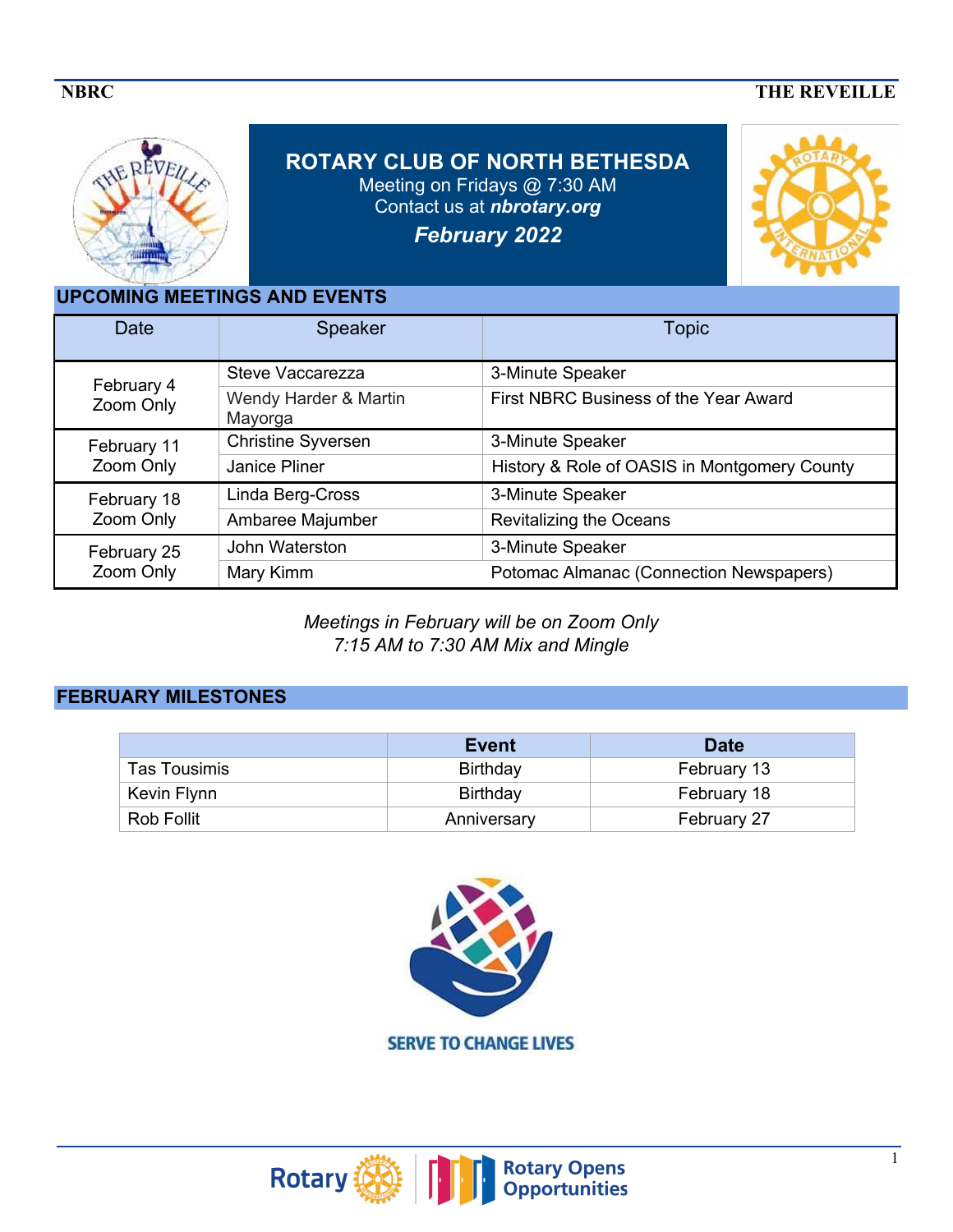# **SPEAKER – February 4, 2022 (Zoom Only)**

### **First NBRC Business of the Year Award Wendi Harder and Martin Mayorga for Mayorga Organics**



#### *Mayorga Organics is our Business of the Year!*

Mayorga Organics, based in Rockville, Md., embodies the spirit of Rotary. At Rotary we use the four-way test in our business dealings. We ask: Is it true? Is it fair to all concerned? Does it promote good will? Will it be beneficial to all concerned? Mayorga Organics grew into an international company by telling the farmers and the customers the truth, about market forces, the process of production and how they maintain quality. They are dedicated to being fair to the farmers who produce our coffee and giving them a fair price for their labor.

Martin Mayorga (pictured at left) started roasting coffee in Rockville in 1997. The company has expanded and now operates a state-of-the-art roasting facility on Gude Drive.

Mayorga Organics has promoted good will not only in their business model of non-exploitation but by many generous corporate acts including donating \$145,000 to build homes in Nicaragua that was destroyed by floods and donating food and water to over 700 families in Honduras, Guatemala and Nicaragua when disaster struck. They are regular donors to local food banks in Montgomery County, and they donate time to help social enterprise groups in Tennessee that create jobs and provide mentorships in coffee roasting and the retail business. They have developed a scholarship program that awards 10 scholarships a year, each valued at \$5000. Mayorga has also donated prizes for our club's fundraising events.

North Bethesda Rotary is awarding Mayorga the first North Bethesda Business of the Year Award for their mission and their success**.** We wish them continued growth and prosperity. Congratulations Mayorga Organics!

> **Wendi Harder** is originally from Southern California and she moved to the east coast in 2008. Having grown up on a small family farm herself she understands the importance of crop diversification and environmental responsibility. She joined the Mayorga Family because she fully believes in the company's purpose and vision. In her downtime you can find her in her vegetable garden or enjoying a Netflix binge with a cup of Costa Rica Perla Negra.

**Martin Mayorga** is dedicated to providing organic farmers and their families opportunity for development and true sustainability by engaging them with the U.S. market. He started the coffee business in 1997 in Rockville, and was a leader in Direct Trade. Mayorga Organics focuses on comprehensively supporting small organic coffee farmers and delivering quality and value to consumers. Their main focus now is supporting farmers with organic crops to create long-term opportunities for them--and creating value for consumers.

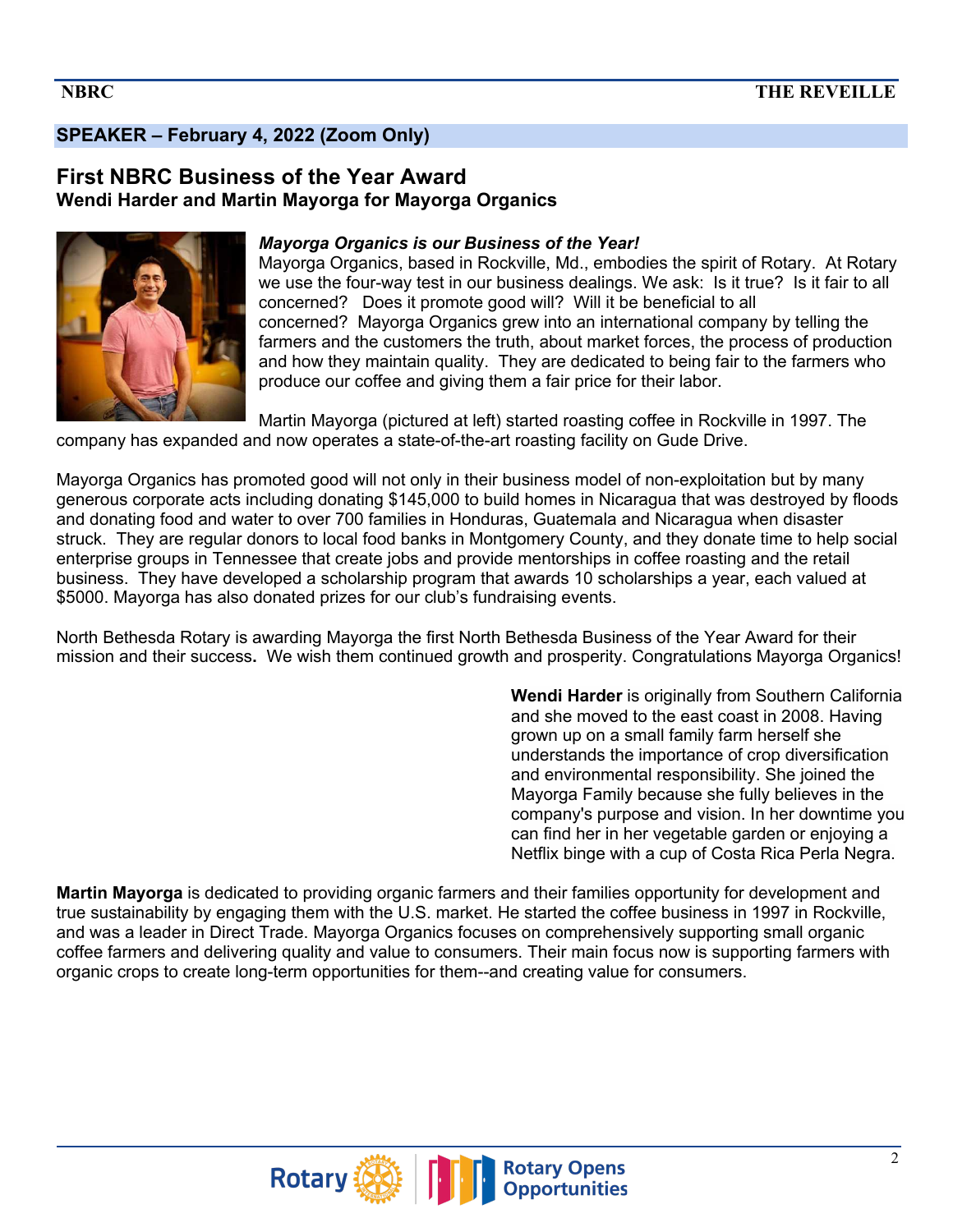# **SPEAKER – February 11, 2022 (Zoom Only)**

## **History and Role of OASIS in Montgomery County Janice Pliner, Program Manager, Washington Metro Oasis**



**Janice Pliner** has worked for more than 30 years in the areas of adult education and volunteer and program management. She has a Bachelor of Arts in Speech Communication from the University of North Carolina at Chapel Hill and a Master of Arts in Human Resource Development from Marymount University.

She has worked for large corporations, including Gannett and Host Marriott Services, and for national non-profits, such as the Make-A-Wish Foundation. Since 2013, Janice has been the Program Manager at Washington Metropolitan Oasis. In this role, she is responsible for the planning and development of all course offerings at the Oasis center and other community locations.

### **SPEAKER – February 18, 2022 (Zoom Only)**

**Revitalizing the Oceans Ambaree Majumber**



**Ambaree Majumber** is a second generation Rotarian. Her father has been a longterm Rotarian and a past president in the state of Sabah in Malaysia. She is a member of the Marina City Rotary club in Singapore. She is also the co-chair of the Plant-Rich Diet taskforce in the Rotary Action Group for Environmental Sustainability (ESRAG), co-leader of the Southeast Asian chapter of ESRAG and the Regional Chair for Environmental Protection in Singapore.

Although she is an IT Business Analyst by qualification, she has spent most of her time in the past 7 years as a Social Entrepreneur, Speaker and Educator in the field of Plant based Lifestyle. Her journey of a plant-based lifestyle began in 2006 when she took an ethical stand to stop eating meat and fish. However, in 2016, when she

completely went plant based by removing dairy and eggs from her diet, she experienced immense health benefits. She was able to reverse many chronic health issues like joint aches, a weak immunity, many digestive issues and also hypothyroidism.

Being passionate about health and environment, she soon realized that the diet which was the healthiest was also the most planet friendly. She undertook certification courses like Plant based Nutrition and Food Sustainability from e-Cornell, the online version of Cornell University. She has spoken at various Rotary clubs around the world, corporate platforms, schools and universities about how our plates and the planet are more interconnected than it might seem. She presents scientific data to show that every meal is an opportunity for us to fight a climate catastrophe knocking at humanity's doorstep.

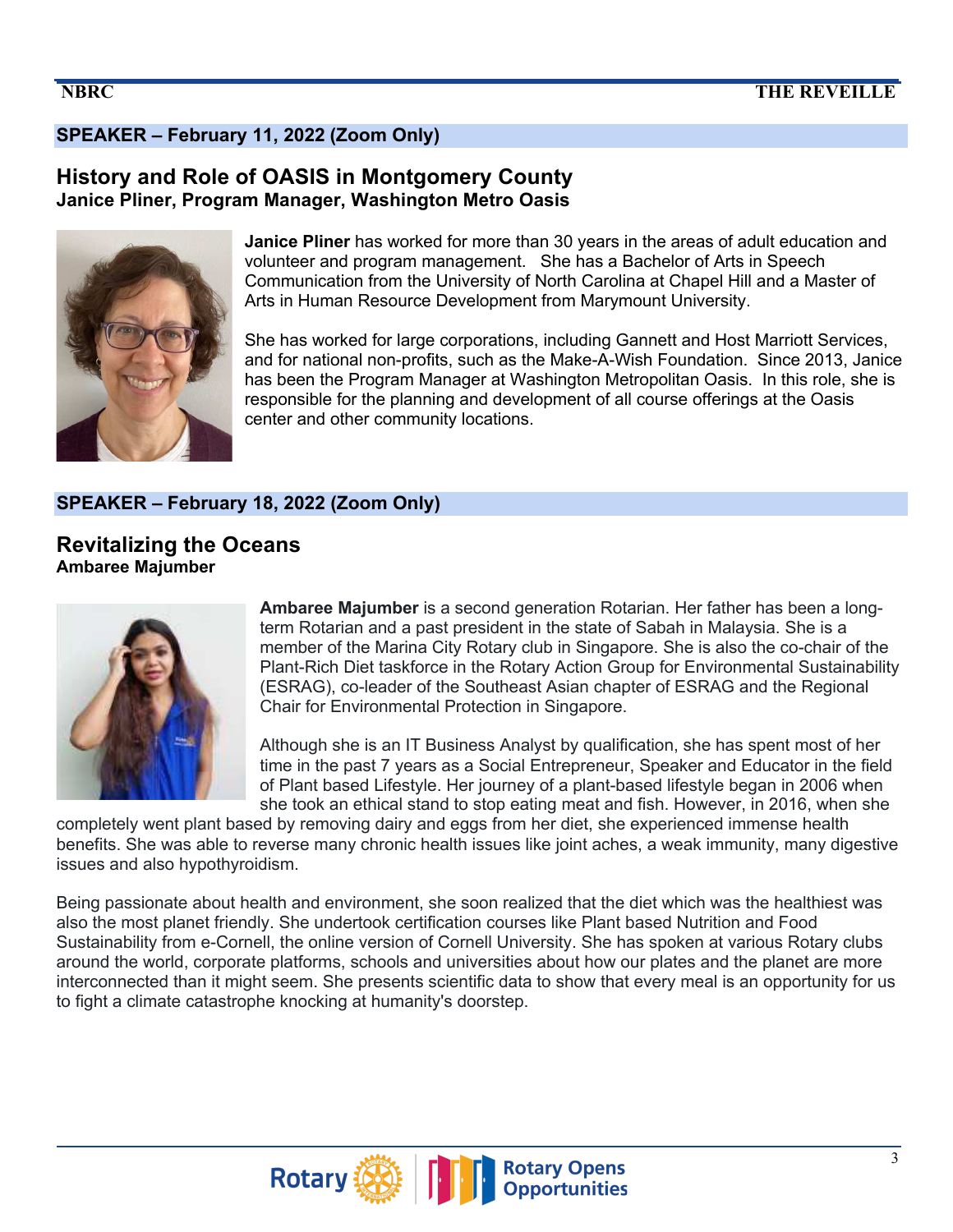## **SPEAKER – February 25, 2022 (Zoom Only)**

### **Potomac Almanac (Connection Newspapers) Mary Kimm**





**Mary Kimm** is an award-winning journalist, opinion writer and editor inspiring excellence and change in media for more than 20 years. As publisher of the newspaper group, she has led operations as well as news and editorial, recently leading Connection Newspapers to the Virginia Press Association Award for Journalistic Integrity and Community Service.

Mary is editor of the Connection Newspapers, serving the suburbs of Washington, D.C., including the City of Alexandria and the City of Fairfax, Fairfax County and Arlington County in Virginia, as well as parts of Montgomery County, Md. The papers have won hundreds of press awards for investigative reporting, public service, editorial writing, news, election coverage, projects, features, sports, design, photography and more during Kimm's tenure, all in an

ever-tightening economic environment. Kimm has worked at the newspaper chain in a variety of roles since 1989.

Winner of multiple awards in editorial writing and public service in the Virginia Press Association and the Maryland-Delaware-DC Press Association, Kimm's editorials have been cited in local efforts to end homelessness and increase government transparency. Mary Kimm serves on the Governing Board of the Fairfax-Falls Church Partnership to Prevent and End Homelessness, and on the Board of Directors of the Boys & Girls Clubs of Greater Washington Fairfax Region. She also serves on the Board of Directors of the Media in Democracy Institute and numerous community organizations, including the Potomac Chamber of Commerce. Kimm holds degrees in Economics and Political Science from Swarthmore College. Born in Brooklyn, N.Y. in 1955, she is the mother of two PhD scientists. She has also worked in banking, real estate and education. Interests include kayaking, the Potomac River, birding, photography and horseback riding.

## **NORTH BETHESDA ROTARY'S** *NEW ROTARIANS!*



Our membership committee has been busy! In September, we inducted **Michele Levy** of MobileMed in Montgomery County (left) and **Mana Rose** of NHIAC/Growth Partners in Florida (above) as new members of the Rotary Club of North Bethesda. At our October 29 meeting, we welcomed **Dr. Sam Goldberg** and his wife **Patricia**. Congratulations to the new members! We're delighted to welcome you into the Rotary family!

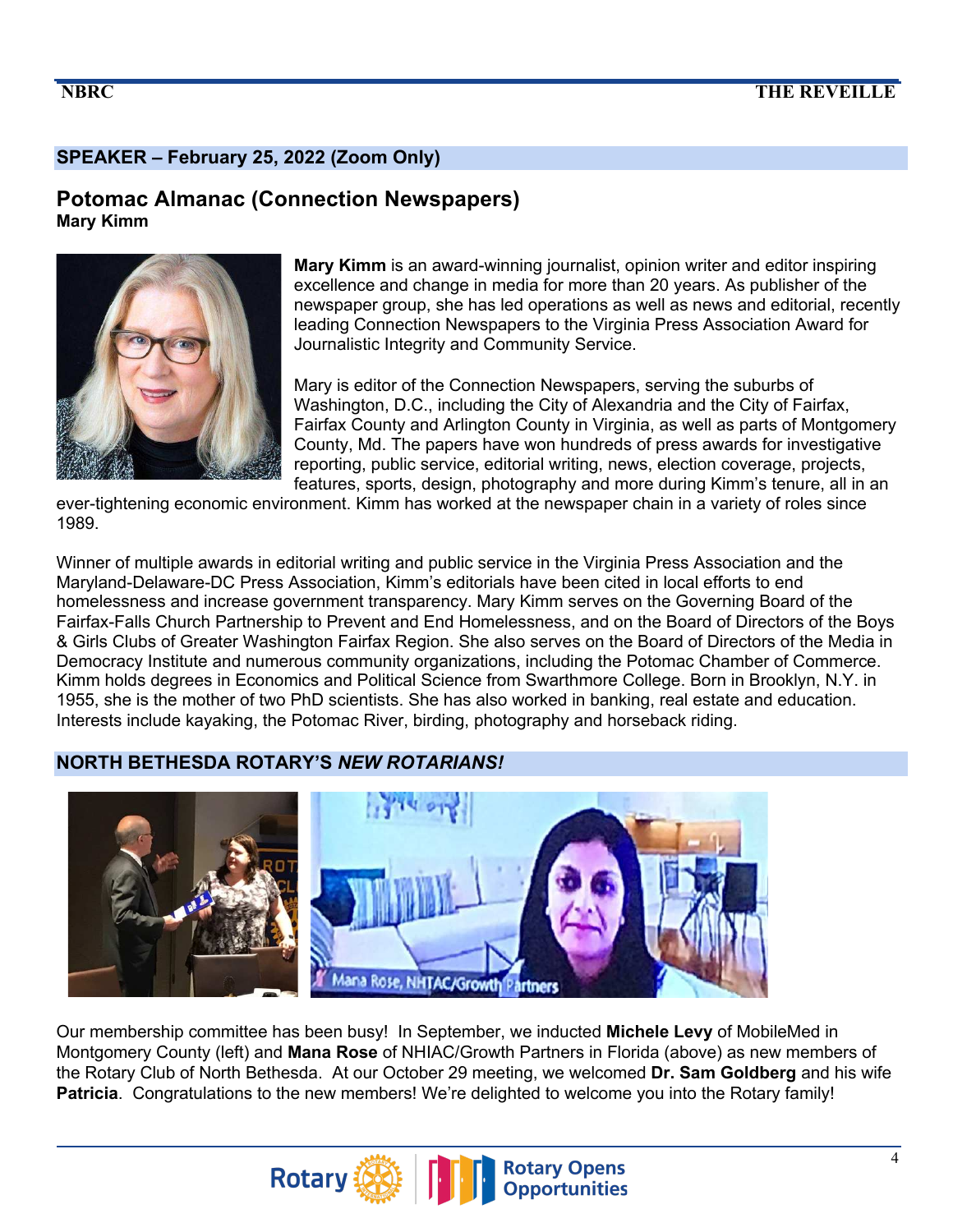# **UPCOMING EVENTS: Rotary District 7620**

# **District 7620's Four Way Test Speech Contest**

From the earliest days, Rotary has been concerned with promoting high ethical standards. One of the world's most widely quoted statements is Rotary's 4-Way Test, which was created in 1932 by Rotarian Herbert J. Taylor. Every year Rotary District 7620, along with Rotary districts around the world, sponsors high school 4- Way Test speech contests. The purpose of the speech is to persuade others while applying the principles of the Rotary 4-Way Test. The goal is for students to make the world a better place, to practice the virtues of critical thinking and ethical decision making, to develop public speaking and leadership skills to positively influence and inspire others regarding an issue that they find passionate.

### **2022 Contest Information**

### **TIMELINE**

- *January 2022: Club members and Interact mentors recruit students*
- *January 2022: Students without school mentor support will be assigned to a Rotarian or Rotaractor*
- *Before March 25: Clubs hold their own selection competitions if desired*
- *March 25: Club Participation forms are due including the \$200 fee per student*
- *March 25: Student Application forms are due*
- *April 9: Semi-Final Contest will be held live at Glen Burnie High School: 830 a.m. If the situation is not conducive to meeting in person, we will have a virtual competition.*
- *April 30: Final Contest (To be judged by conference attendees).*

https://rotary7620.org/four-way-test-speech-contest/

# **THE ROTARY 4-WAY TEST**

Of the things we think, say, or do:

# **Is it the TRUTH? Is it FAIR to all concerned? Will it build GOODWILL and BETTER FRIENDSHIPS? Will it be BENEFICIAL to all concerned?**